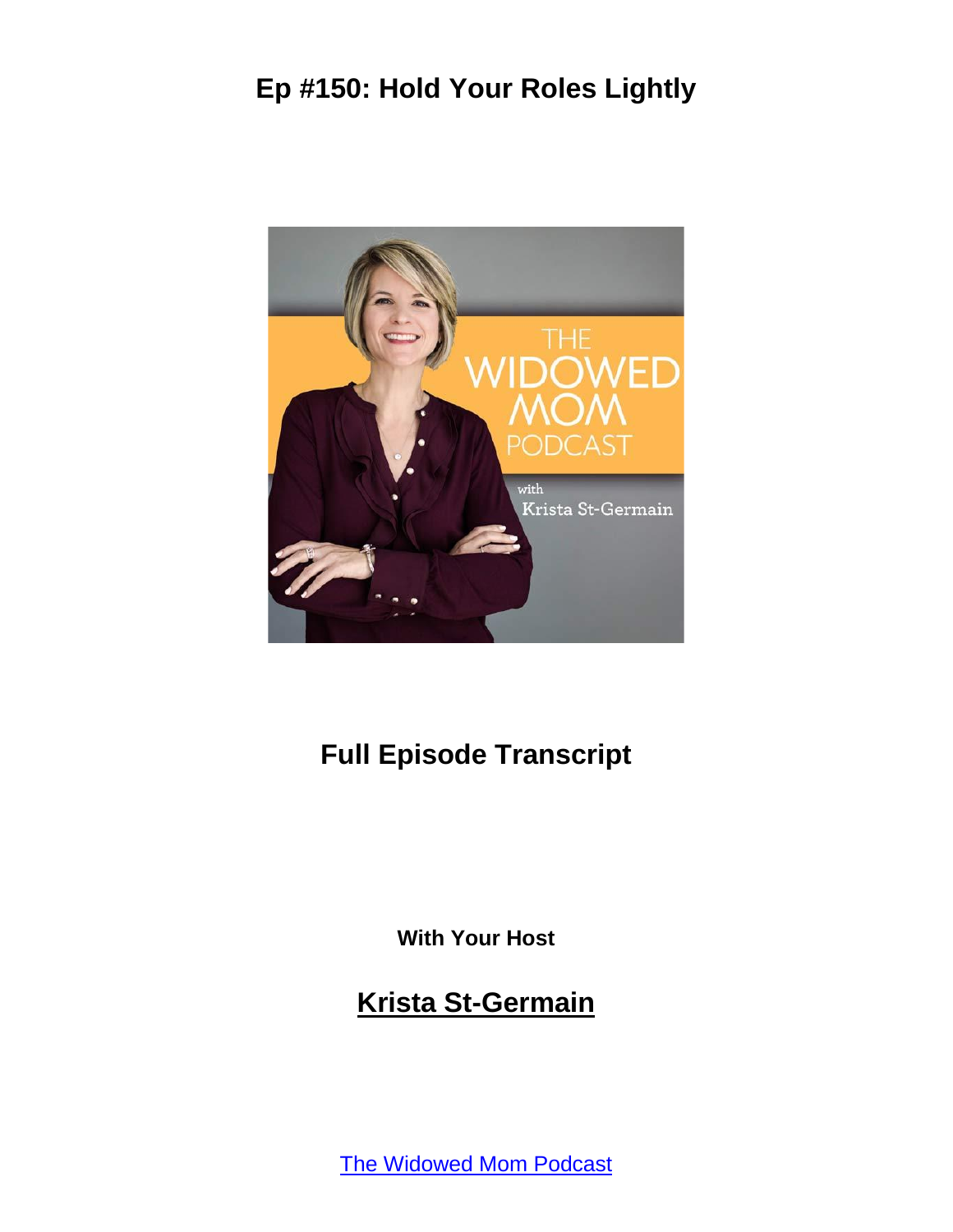Welcome to *The Widowed Mom Podcast*, episode 150, Hold Your Roles Lightly.

Welcome to *The Widowed Mom Podcast,* the only podcast that offers a proven process to help you work through your grief, to grow, evolve, and create a future you can truly look forward to. Here's your host, Master Certified life coach, grief expert, widow, and mom, Krista St. Germain.

Hey there. Welcome to another episode of the podcast, the  $150<sup>th</sup>$  episode in fact. It's just like I just started it yesterday and we're 150 episodes in. This has really been a privilege for me, a labor of love to be honest. What I hope you get out of this podcast is that you see that you don't have to settle for a new normal, that's less than what you want, that you don't feel as isolated as I felt after Hugo died and I couldn't find a podcast like this. That's what I hope you get out of it.

And I'll have to tell you too that as much as it costs me to do this podcast because it actually takes a lot of time and energy and I pay a producer, and it costs money. I'm also really proud of the fact that you get to listen to this podcast and you don't ever have to hear an ad. I hate listening to podcasts with ads, it drives me nuts. And so, I'm really proud that in 150 episodes I have never gotten paid advertising. So, you're welcome. You're welcome. I hope you love listening to the podcast and I hope you also appreciate that it's ad free. And we're going to keep it that way.

And you can help me keep it that way. If you haven't written a review and you're loving the podcast, would you go review it, please? And just write why you love it, why other people should listen because that's what helps us get in front of more widows. And that's what I want to do with this podcast is help more people.

So okay, let's get into the episode because I've got some stuff to talk about. So, have you ever wondered who you are now that your spouse has died?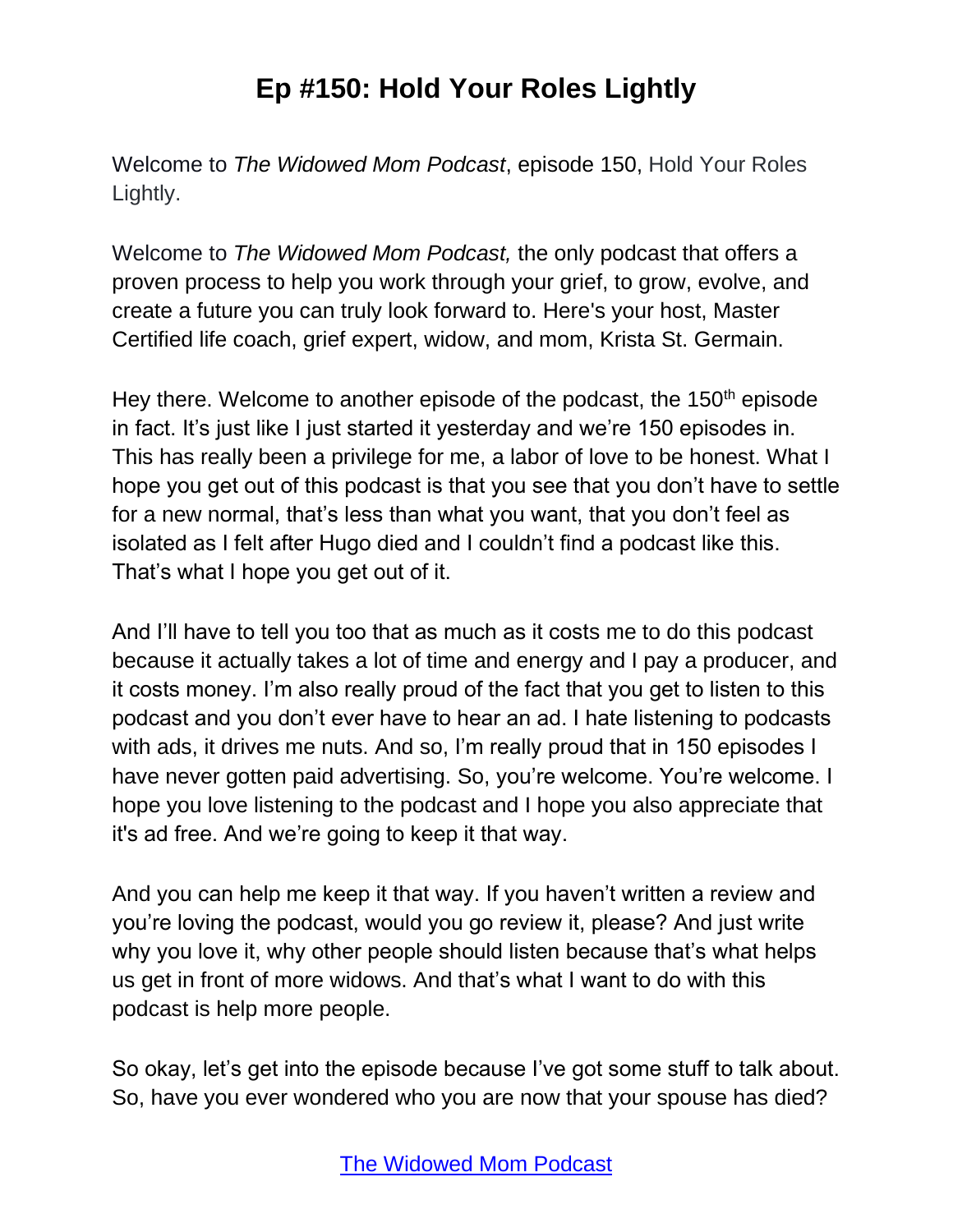Maybe your loss is recent, you're still wondering who you are now that your spouse has died. Or maybe your loss was a while ago but you remember what it was like to wonder. You remember what it was like to think, I'm not their wife anymore and therefore I'm not really sure who I am. If I'm not their wife, and that was my role, then who am I?

Maybe you know this feeling. If so, what I'm going to talk about applies to you. But I also want to broaden the discussion. I don't want it to just be about our roles as wives. I want you to think about all the roles you have had in life and the roles that you have not had yet but will. Because the problem I see is that many of us overidentify with our roles. So maybe we're a mom, a wife, nurse, director, teacher, runner, or artist, musician, whatever.

There's so many roles that we have. And we get so attached to those roles that we forget that yes, those roles are things we do but they are not all we are. They are not even who we are. We're move than our roles. We've never just been moms or wives, or even widows. We're not what we do for a living. We're the ones who do those things but we're not the things that we do. We're not the roles that we have. We're a human who chooses the roles but we're not just the roles.

And if I were to go a step further I would say that we are the consciousness or the awareness that's having a human experience and choosing the roles. Because even after this human experience is over I personally don't believe that our experience ends there. But if we don't remind ourselves that we're more than our roles, if we don't hold our roles lightly then we have a much harder time when our roles change.

So, I want to talk about making space to see ourselves differently. And instead of identifying with our roles so much, I want to offer that we switch our focus and identify instead with our values and we hold our roles very lightly. This way as time passes, our roles have room to evolve. And by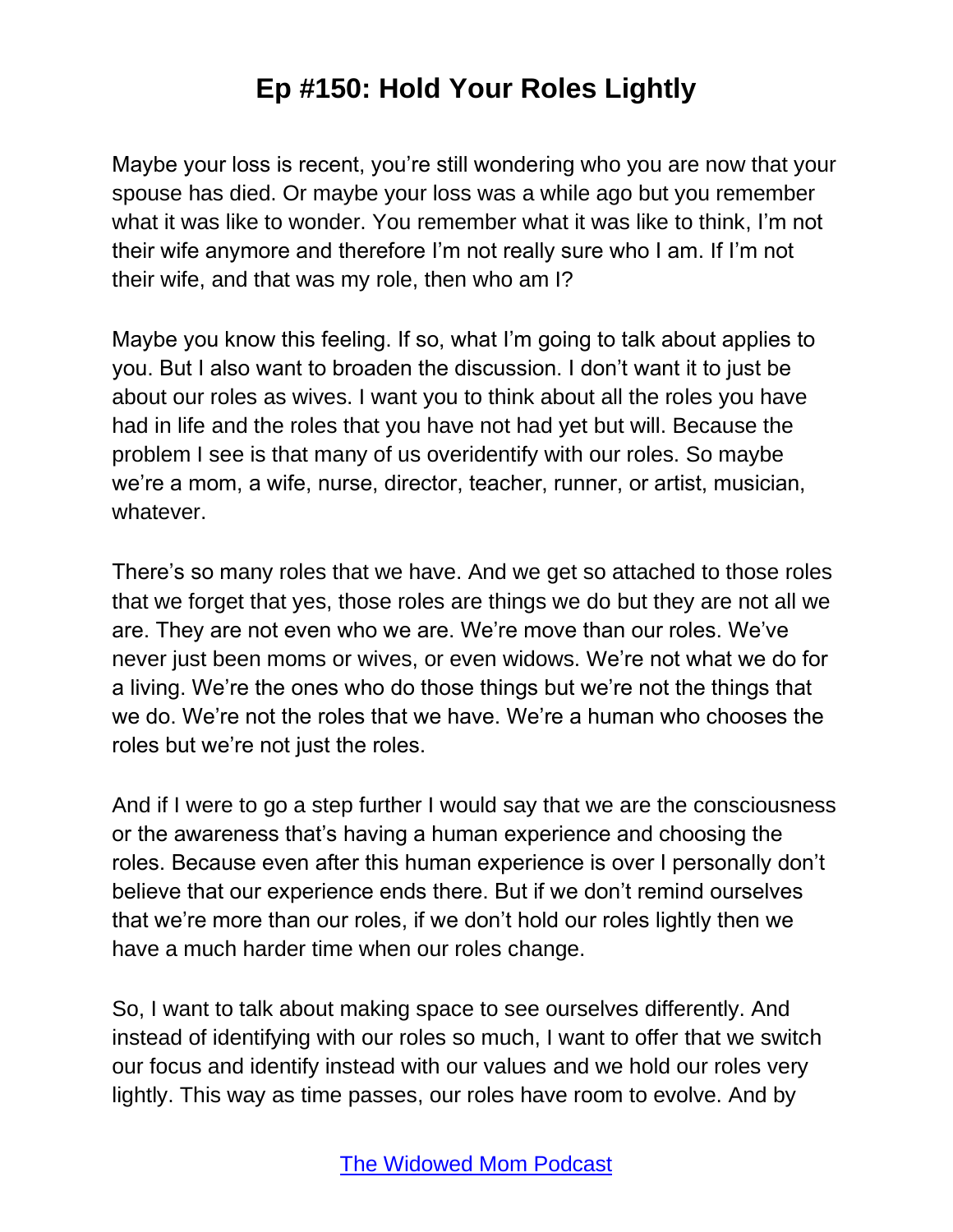identifying with our values, we give ourselves room to change and to breathe, and to become whatever the next version of our roles will be. Because values are available to us no matter what role we're in, they're available to us in this moment right now.

Let me tell you a couple of stories, give you a couple of examples so you can see how overly identifying with roles can be problematic. When the pandemic started, we were about a couple of months in, I was contacted by a couple of coaches who specifically work with athletes. And many of those athletes are Olympic hopefuls.

And these athletes of course were really struggling because not only were the Olympics up in the air but also they couldn't go to the gym. For many of them the gym was their safe space, it was the place that they spent the majority of their waking hours and they couldn't go there. The sport that they loved they couldn't do. And they identified so strongly with their sport, they identified as an athlete, as a gymnast, whatever it was. That when they couldn't be in that role they suffered so much.

I have seen this a lot too with people as they age, So for instance, well, I used to own a couple of fitness centers. And oftentimes I would get members who would come in and they had been lifelong runners. And they really identified with the role of being a runner. But something had happened, an injury and they were no longer able to run. And they were suffering so much because they had identified so much as a runner that they almost couldn't see life without running.

And so, I want you to think about how you've labeled yourself, what roles have you been in? For me back in the day when I did own those fitness centers I held that role very tightly for, I don't know, a decade. I don't remember how long I did that but I had two fitness centers, Curves. I don't even know if Curves are still around, there's probably a few of them but I had a couple of them in my early 20s. And I had all the shirts, literally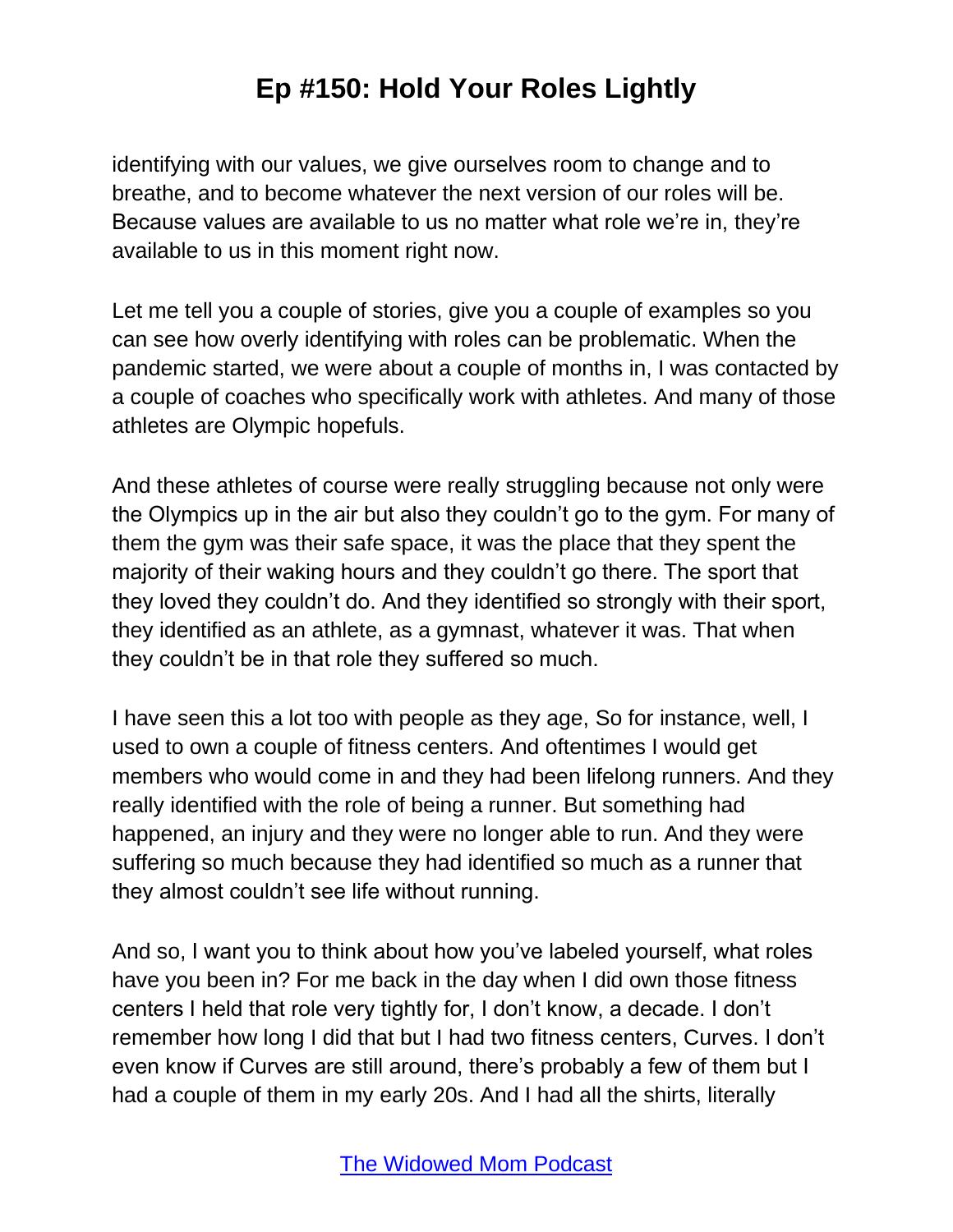everything I wore had a Curves logo on it. I had all the tchotchkes, everything in my life for so long was about my identification as a Curves owner.

I mean truly, every t-shirt I had, I had the logo on it. And I identified with that role big time, Curves owner. And so, it was really hard for me or harder than it needed to be I think. When I closed one location because it wasn't performing and I sold another and I no longer had that role, but yet I held it so tightly, I didn't want to let go of it. And when it was gone I struggled.

And comparatively speaking I have also identified as a volleyball mom. My daughter who is 18 has played volleyball for a number of years and I have identified as a volleyball mom. But I have learned to hold that role a little bit lighter. And so, it's not to say that now my daughter, since she's been injured and her volleyball career is pretty much over, she was never going to play college ball. But we did think we had another season of club and now we don't because she got hurt and she's just not able to play.

Because I know now and I'm more in touch with my values as opposed to my roles, even though I still feel grief around her volleyball ending and me not getting to be the volleyball mom anymore, it's not so painful, it's not so hard. I haven't clung to that role like I clung to the Curves owner role. Do you see the difference? And instead, I have learned to think of myself less in terms of what I do and how I spend my time and more about who I am no matter what I'm doing, what I value no matter what my role is.

So, I'm someone who values love, acting from love, being loving. And that's available to me no matter what role I'm in, it doesn't matter. I'm someone who values responsibility and by responsibility I mean I value my ability to choose my response to any situation that I encounter. And it doesn't matter what role I'm in because I can always choose my response to the situation that I encounter. That value of responsibility is always available to me. I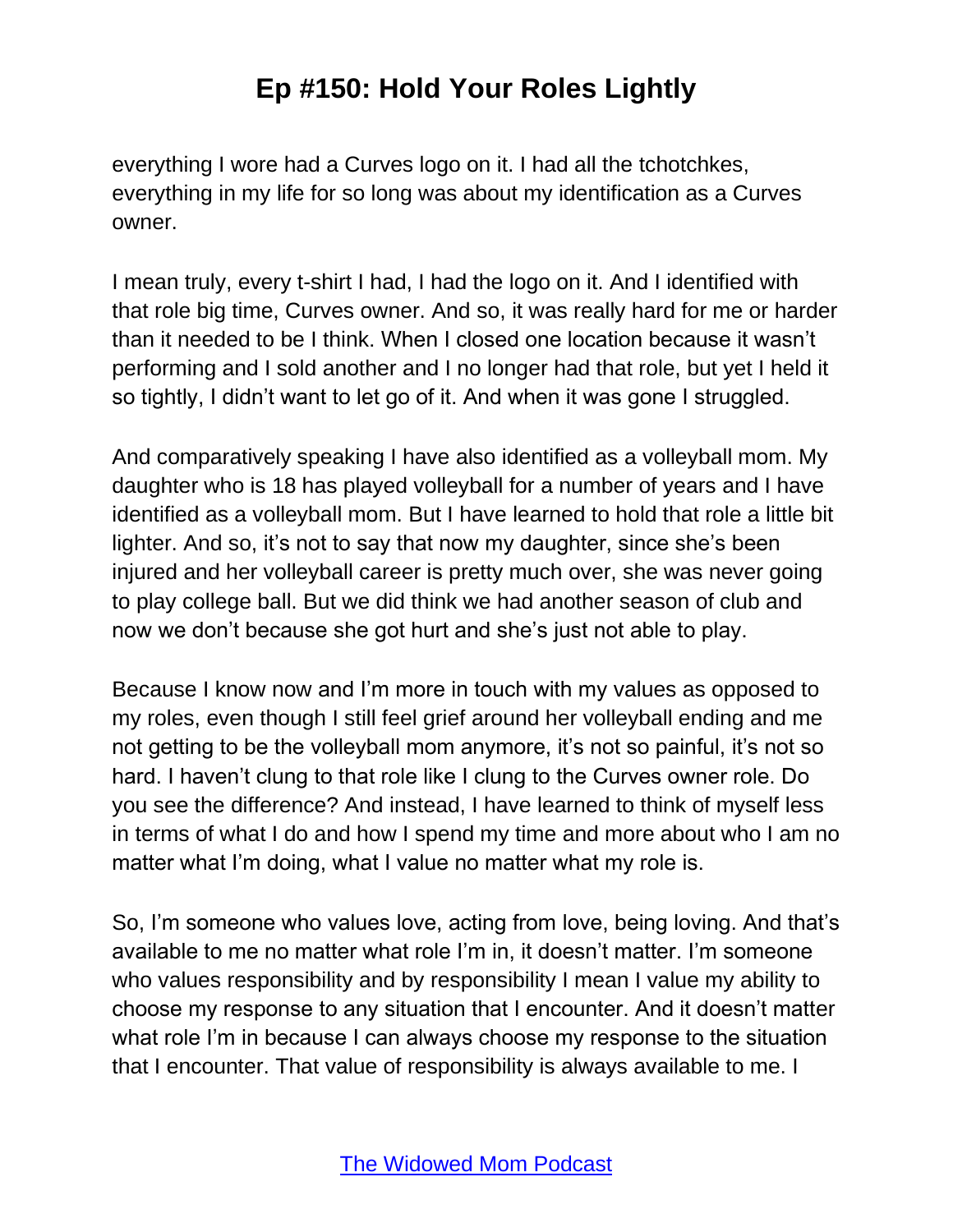also believe that I'm a person who does hard things. That's a value of mine. It's a way that I see myself and it's independent of any role that I'm in.

Because no matter what role I'm in, I am still a person who does hard things. I also value growth, and resilience, and courage, and fun, and those things are always available to me. And that's what I love about values. It doesn't matter if you're a wife, or a widow, or a mom. It doesn't matter how old your kid are. It doesn't matter what your career is. It doesn't matter if you are no longer in the role that you used to be in, your values are always still available to you now.

So, what do you value? And if that answer doesn't come easily to you, it's okay. What would you like to decide to value? You don't have to go on a deep search for your values any more than you have to go on a deep search for your purpose. You can just decide what you value. You can decide it right now. You can go Google a list of values and just decide which ones jump out at you. And then we don't need to cling to our roles. We can hold them very lightly. We can make space for our roles to evolve over time.

We can make space to close one chapter of a role and open another. When we don't hold our roles so tightly, just imagine, it's in the palm of your hand, what are those roles for you? Can you put your hands in front of you, make a cup with them and hold them in your hands? Hold those roles in your hands very lightly. We're not clinging, we don't have a death grip on them. And we don't see them as the truth of who we really are. We just see them as things we do, parts of our lives, aspects.

If we hold our roles lightly we'll see that we're so much more than any role we've ever had in our life. And we won't miss the truth of who we really are which is the human, the consciousness, the awareness, the one who has the roles, not the role itself.